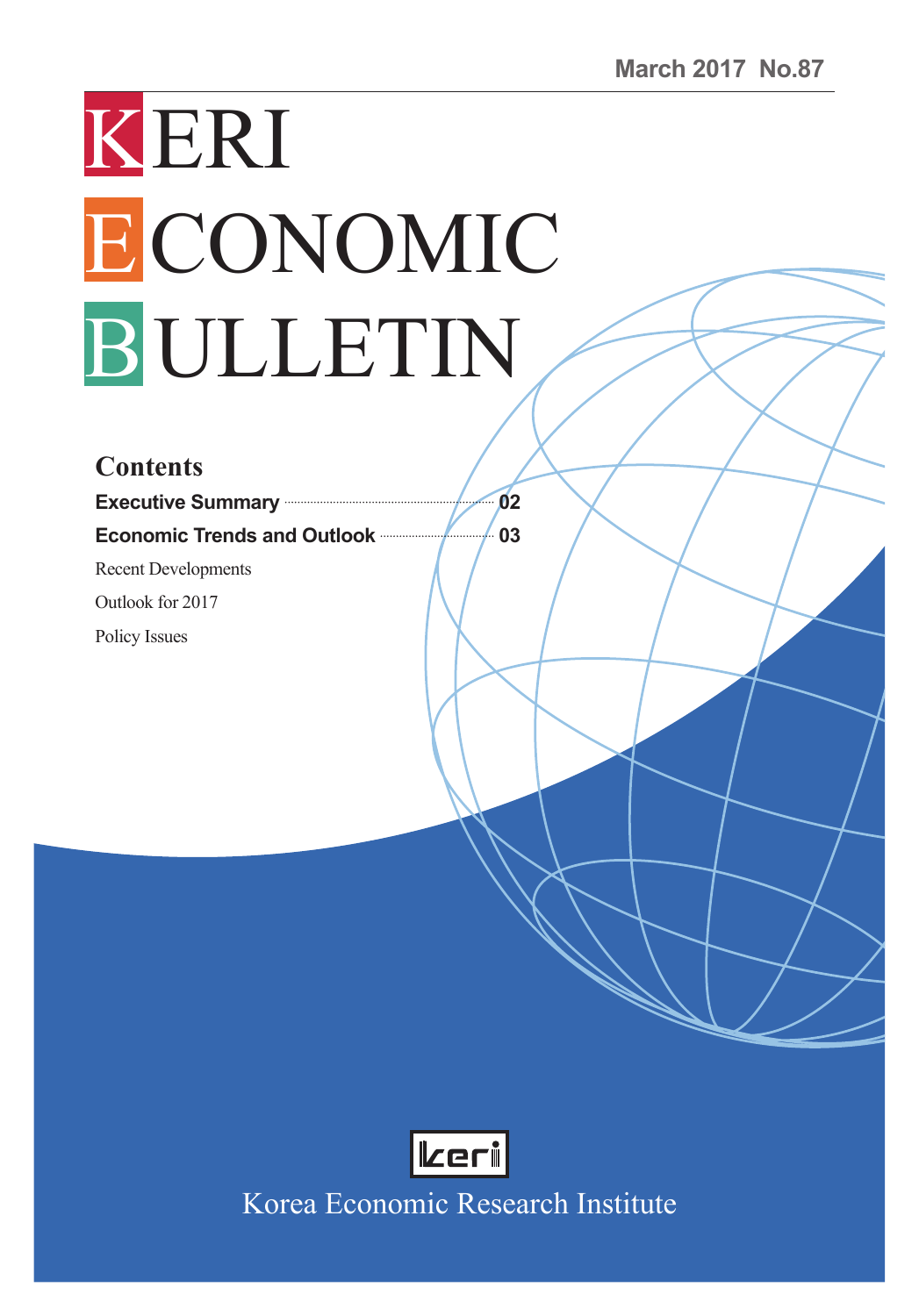### **Executive Summary**

**Korean economic growth is projected to be 2.5% in 2017** We slightly increased our forecast for Korean economic growth for this year from 2.1% to 2.5%. The main reason for the upward revision is development of Korean export thanks to the resilience of global economic growth. However, this year's growth is 0.3%p lower than the previous year's growth. Structural factors such as household debt, ageing problem and policy difficulties both are oppressing the growth to rebound resiliently than 2016. Moreover, US Fed's federal funds rate hikes, ruling of global anti-globalism administrations are also possible to press further the Korean economy down.

**Consumer prices and market interest rate of 2017 are predicted to rise marginally; while balance of payment is forecasted to sustain surplus status**

CPI is predicted to record 1.6% over year ago in 2017. The upward trend of consumer price is projected to widen owing to the cessation of oil price dive and additional rise of public prices; however the level of rise is predicted to stop at about mid-1% thanks to the KRW appreciation and projected slowdown of economic growth. The balance of payment for this year would narrow down merely from US\$98.7 billion to US\$92.2 billion due to reduction of balance of goods and increase of service deficit. With the abundant dollar supply helped by the favorable export growth and the market's vigilance upon Mr. Trump's trade policy, KRW is projected to strengthen for the short run; however, the strengthening trend is forecasted to weaken at the yearend until 1,145 won (1.4% reduction year to year) owing to the US monetary and fiscal policy and uncertainty upon Europe politics. Corporate yield (AA-, 3yr) would rise only merely to 2.3% as low growth and inflation offsets the interest rate upbringing factors such as rise of US federal fund rate and KTB issuance.

#### **US – China trade conflict may accelerate .. Thus, Korea should capture opportunities within**

As Trump government is projected to use expanded fiscal policy, US trade deficit is forecasted to deteriorate further. Trade deficit between the trade partners can always grow to be issues to be tackled leading US government to adapt policy such as border tax adjustment. If US – China trade conflict envisages, global trade volume may alleviate again giving Korea substantial negative shock on export side. We suggest that Korea prepares this circumstance by export market diversification, participating Chinese One Belt One Road and US infrastructure investment, and propelling RCEP.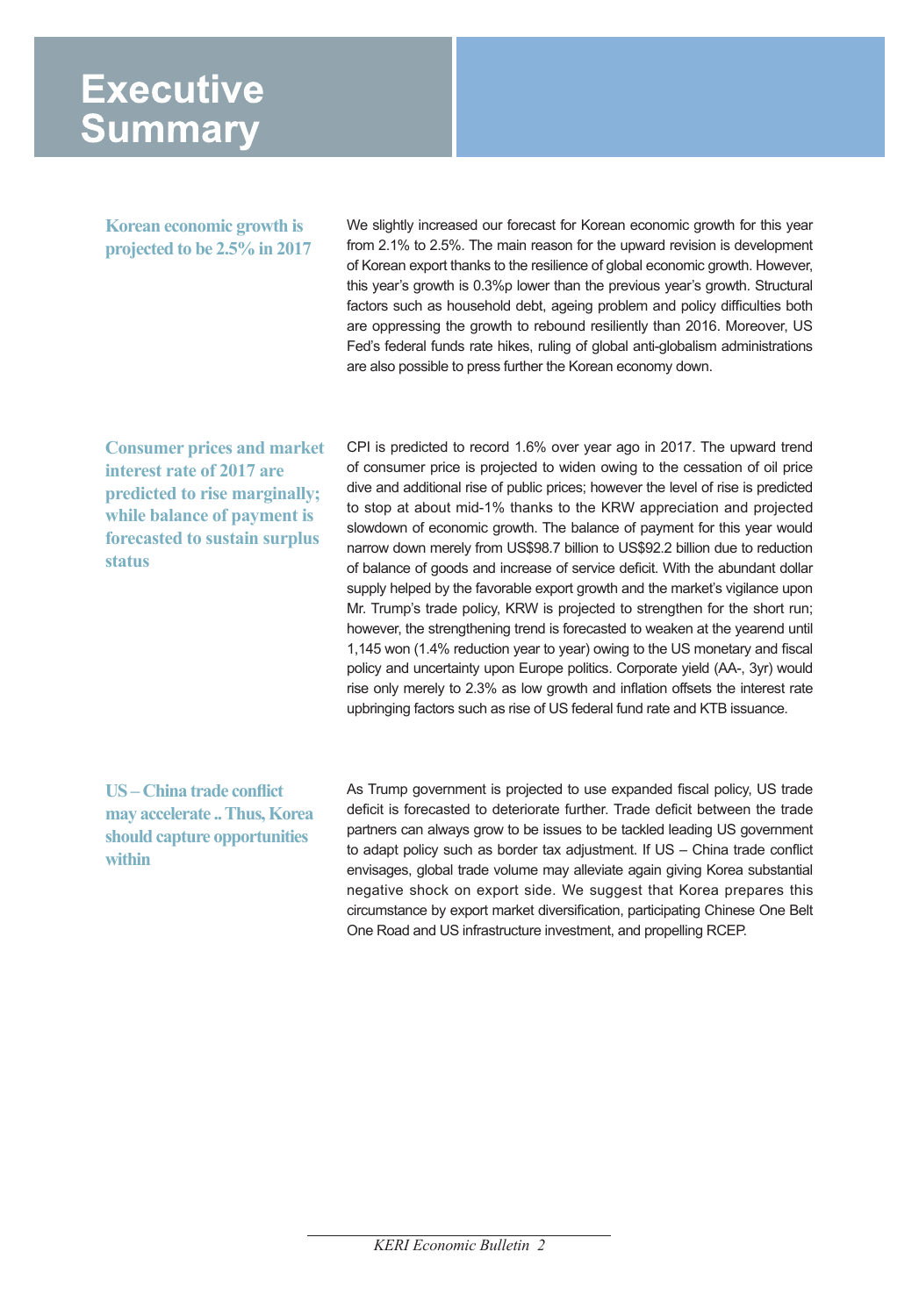# **Recent Developments**

**Korean economy grew 0.5%q/q sa in 4Q16, a low record of 5 consecutive months below 1.0%**

The growth of Korean economy seems to slow down for 5 consecutive months below 1.0% since the highest peak on 3Q15 of 1.3%q/q sa. The over year ago growth also slid down for 2 consecutive months from 3.4% in 2Q16 to 2.6% in 3Q16 and 2.4% in 4Q16. Not only the growth of facilities investment slowed down, but also the growth of private consumption and construction investment weakened. The deterioration of external sector helped the low growth in 4Q16 as well. Yearly growth has plotted same growth of 2.8% in 2016 with 2015, which is lower than the 3.3% in 2014.



Source: The Bank of Korea

**The weakened growth of domestic arena except facilities investment led slower growth** 

4Q16 growth recorded low growth due to the especial deterioration of domestic sector. Thanks to the enhanced uncertainties home and abroad, private consumption, government expenditure and construction investment weakened. The negative contribution of net export improved from -0.6%p in 3Q16 to -0.1%p, however is yet on the negative territory.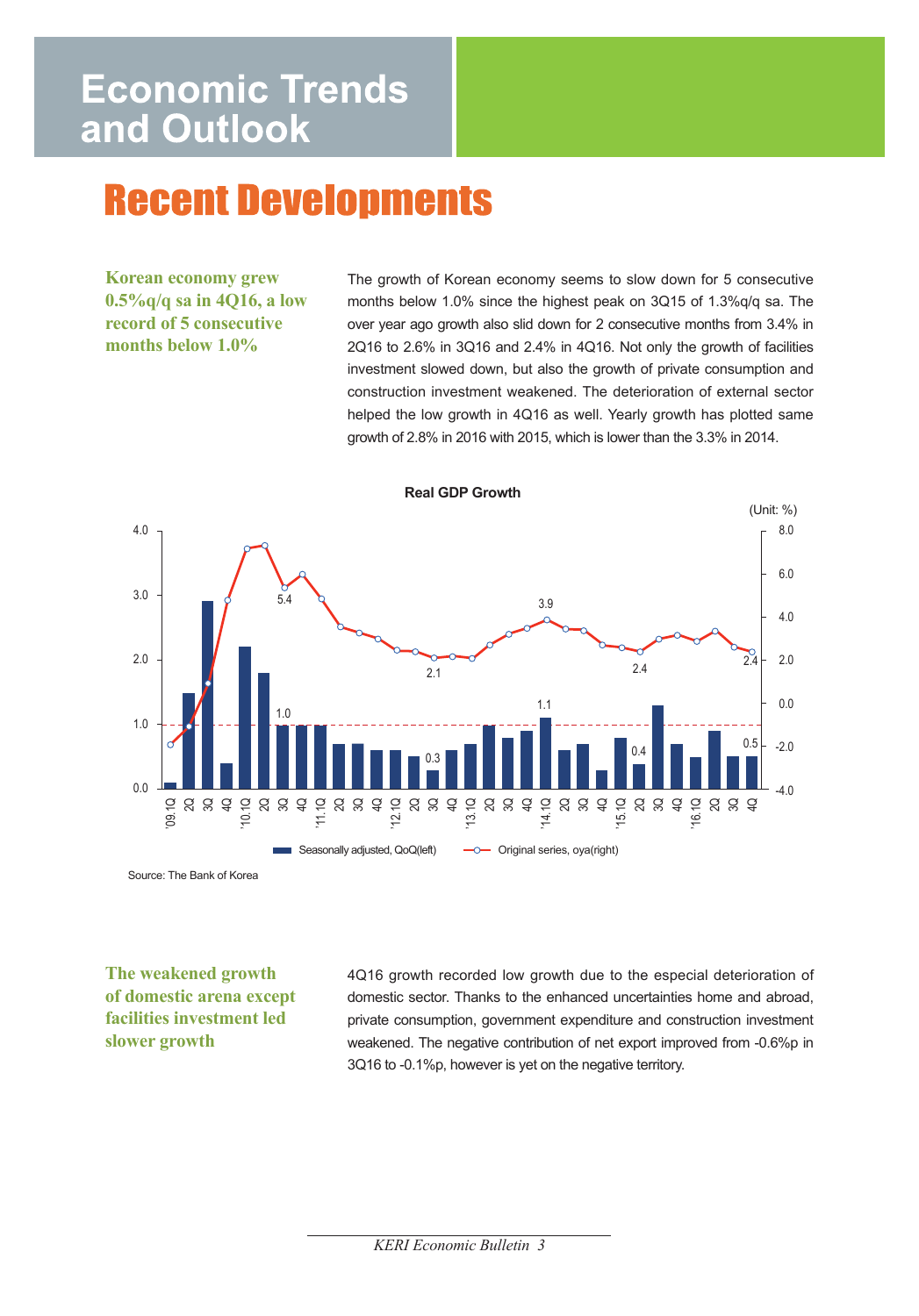|                                        | 2015   |        |     |        | 2016                 |     |     |        |
|----------------------------------------|--------|--------|-----|--------|----------------------|-----|-----|--------|
| (SA, real)                             | 1/4    | 2/4    | 3/4 | 4/4    | 1/4                  | 2/4 | 3/4 | 4/4    |
| <b>Final consumption expenditure</b>   | 0.3    | 0.0    | 0.5 | 0.7    | 0.1                  | 0.3 | 0.3 | 0.2    |
| Private consumption                    | 0.3    | $-0.1$ | 0.4 | 0.5    | $-0.1$               | 0.3 | 0.2 | 0.1    |
| Government expenditure                 | 0.0    | 0.1    | 0.1 | 0.1    | 0.2                  | 0.1 | 0.1 | 0.1    |
| <b>Gross capital formation</b>         | 0.4    | 0.6    | 0.7 | $-0.1$ | 0.0                  | 0.5 | 0.4 | 0.3    |
| Gross fixed capital formation          | 0.9    | 0.2    | 0.4 | $-0.2$ | 0.4                  | 0.6 | 0.3 | 0.2    |
| Construction investment                | 0.9    | 0.1    | 0.2 | $-0.2$ | 0.8                  | 0.4 | 0.3 | $-0.1$ |
| Facilities investment                  | 0.0    | 0.0    | 0.1 | 0.0    | $-0.4$               | 0.1 | 0.1 | 0.3    |
| Intellectual property products         | 0.1    | 0.0    | 0.0 | 0.0    | 0.0                  | 0.1 | 0.0 | 0.0    |
| Changes in inventories and acquisition | $-0.5$ | 0.4    | 0.3 | 0.1    | $-0.4$               | 0.0 | 0.1 | 0.0    |
| <b>Exports of goods and services</b>   | $-0.1$ | $-0.1$ | 0.0 | 1.0    | $-0.3$<br>0.4<br>0.4 |     |     | $-0.1$ |
| Imports of goods and services          | 0.1    | 0.3    | 0.5 | 1.3    | $-0.7$               | 0.9 | 1.0 | 0.0    |

#### **Contribution to GDP growth by expenditure CONDITY** (Unit: %p)

Source: The Bank of Korea

**Export(on a custom clearance basis) rebounded in 4Q16 to positive territory after the 8 consecutive quarters of contraction and it grew dramatically by 15.7% in between January and February as well**

Export showed rosy start in between January and February as export growth to Korea's major trade partners rose dramatically except U.S. Especially, the export to China rocketed from -10.7% on 4Q16 to 17.2% in between this January and February helped by the biggest jump of export on semi-conductor and flat panel display since the last 5 years. The daily average export volume grew from US\$1.86 billion in 4Q16 to US\$19.2 billion in between January and February. The export of semi-conductor, petroleum products, and flat panel display all showed huge growth; while that of wireless communication devices and home appliances weakened again in minus territory.

**Export Growth and Daily Average Export Volume**



**Export growth to major trade partners**



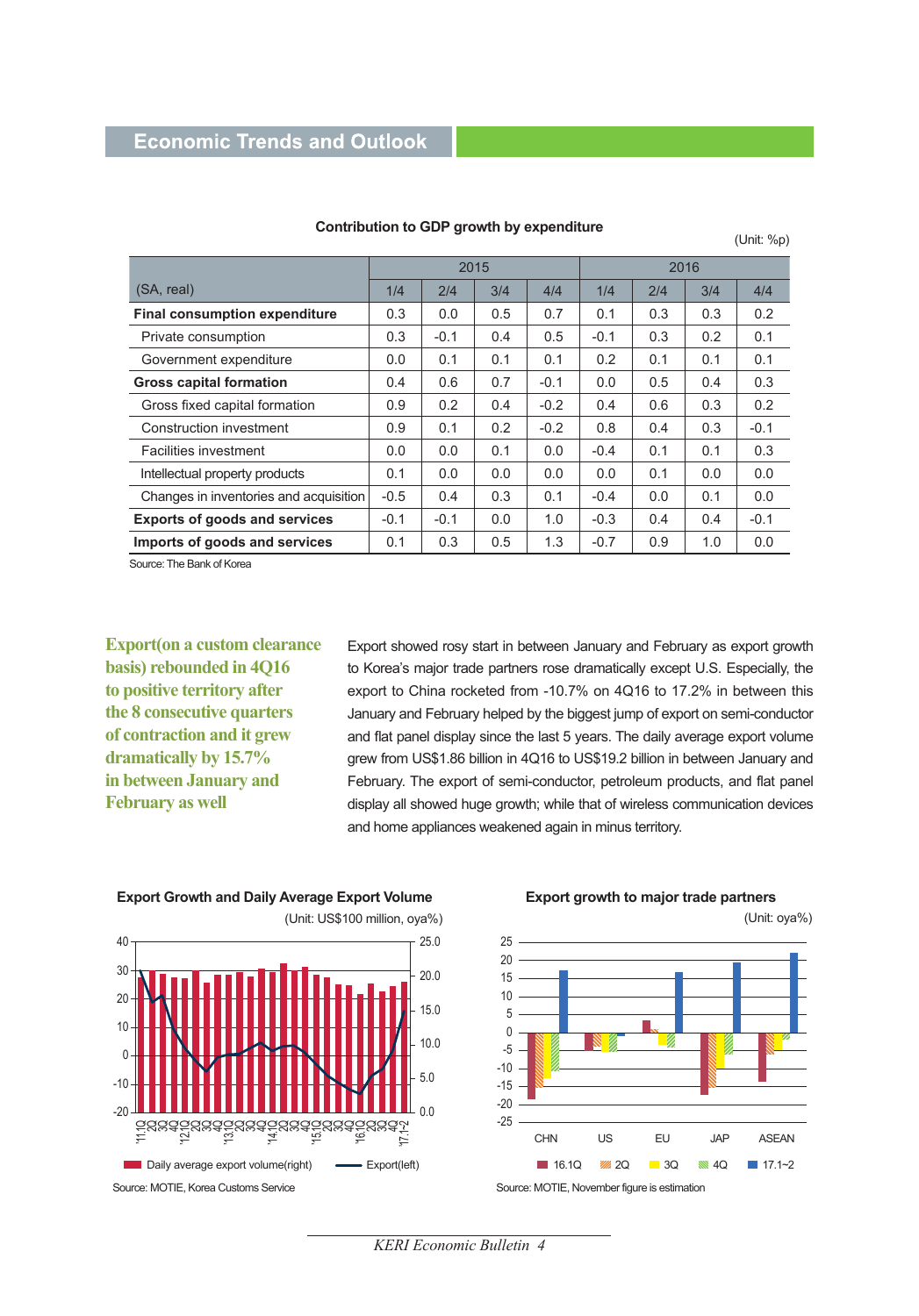**Import(on a custom clearance basis) rebounded in 4Q16 to positive territory after the 9 consecutive quarters of contraction and it grew by 21.7% in between January and February as well**

The import of commodities products, which accounts for the largest portion of the total import, grew from 11.1% in 4Q16 to 59.8% in between January and February this year as crude oil price augmented. The daily average import volume has enhanced from US\$1.56 billion in 4Q16 to US\$1.69 billion in between January and February this year as well.



**Trade balance recorded US\$ 9.9 billion in between January and February 17, which is a US\$1.85 billion (16%) decline than the same period last year** 

The export and import climate started sunny this year as growth of both rebounded sharply than last year. However, the trade balance declined as growth of import outpaced the growth of export. In reality, the average growth of export and import recorded 15.7% and 21.7% respectively.

Consumer goods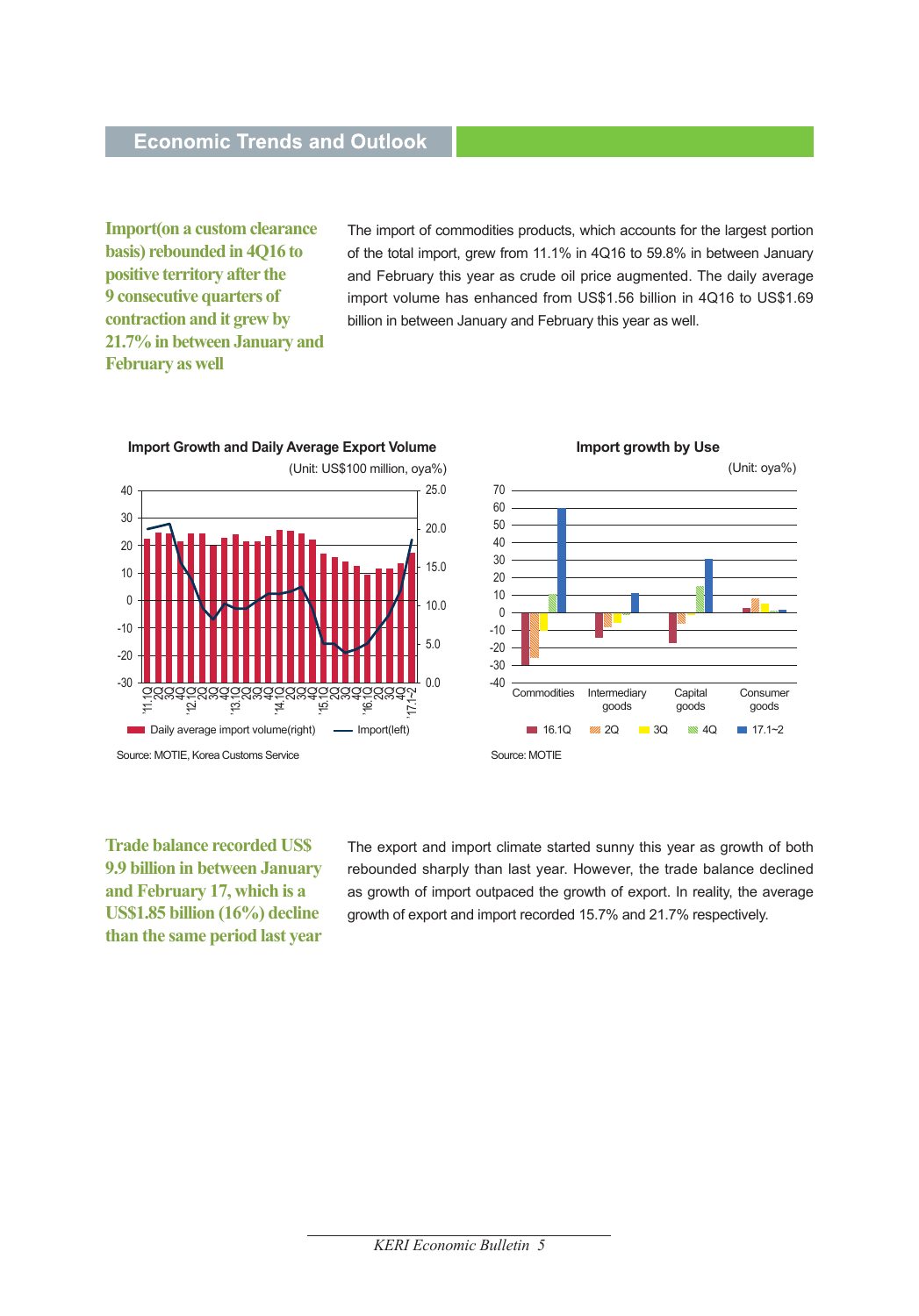

**Trend of Export, Import and Trade Balance**

**Balance of Payment recorded US\$5.28 billion in January, which is a US\$1.9 billion (26.5%) decline than the same period last year**

The balance of payment deteriorated in January than the same period last year. All the accounts except balance of secondary income worsened. The monthly average balance of payment declined consecutively: from US\$9.3 billion in 2<sup>nd</sup> half of 2015 to US\$8.62 billion in 1<sup>st</sup> half of 2016, US\$7.83 billion in 2nd half of 2016, and US\$ 5.28 billion in January of 2017. In the meanwhile, the annual balance of payment in 2016 recorded historical high of US\$98.68 billion, only merely smaller than the volume of balance of payment in 2015 US\$105.95 billion, thanks to the huge surplus in goods balance.

| (Unit: US\$100mil)                |         |         |         |         |         |  |  |  |  |
|-----------------------------------|---------|---------|---------|---------|---------|--|--|--|--|
|                                   | 2015    |         | 2016    |         | 2017    |  |  |  |  |
|                                   | 1H      | 2H      | 1H      | 2H      | Jan     |  |  |  |  |
| <b>Current Account</b>            | 501.8   | 557.7   | 516.9   | 469.9   | 52.8    |  |  |  |  |
| <b>Bal of Goods</b>               | 581.8   | 640.9   | 625.0   | 579.6   | 78.1    |  |  |  |  |
| <b>Bal of Services</b>            | $-71.5$ | $-77.6$ | $-78.3$ | $-97.8$ | $-33.6$ |  |  |  |  |
| <b>Bal of Primary</b><br>Income   | 15.9    | 19.7    | $-9.2$  | 23.7    | 10.9    |  |  |  |  |
| <b>Bal of Secondary</b><br>Income | $-24.5$ | $-25.4$ | $-20.6$ | $-35.5$ | -27     |  |  |  |  |

**Trend of Balance of Payment**

Source: The Bank of Korea

**Trend of monthly average balance of payment**



*KERI Economic Bulletin 6*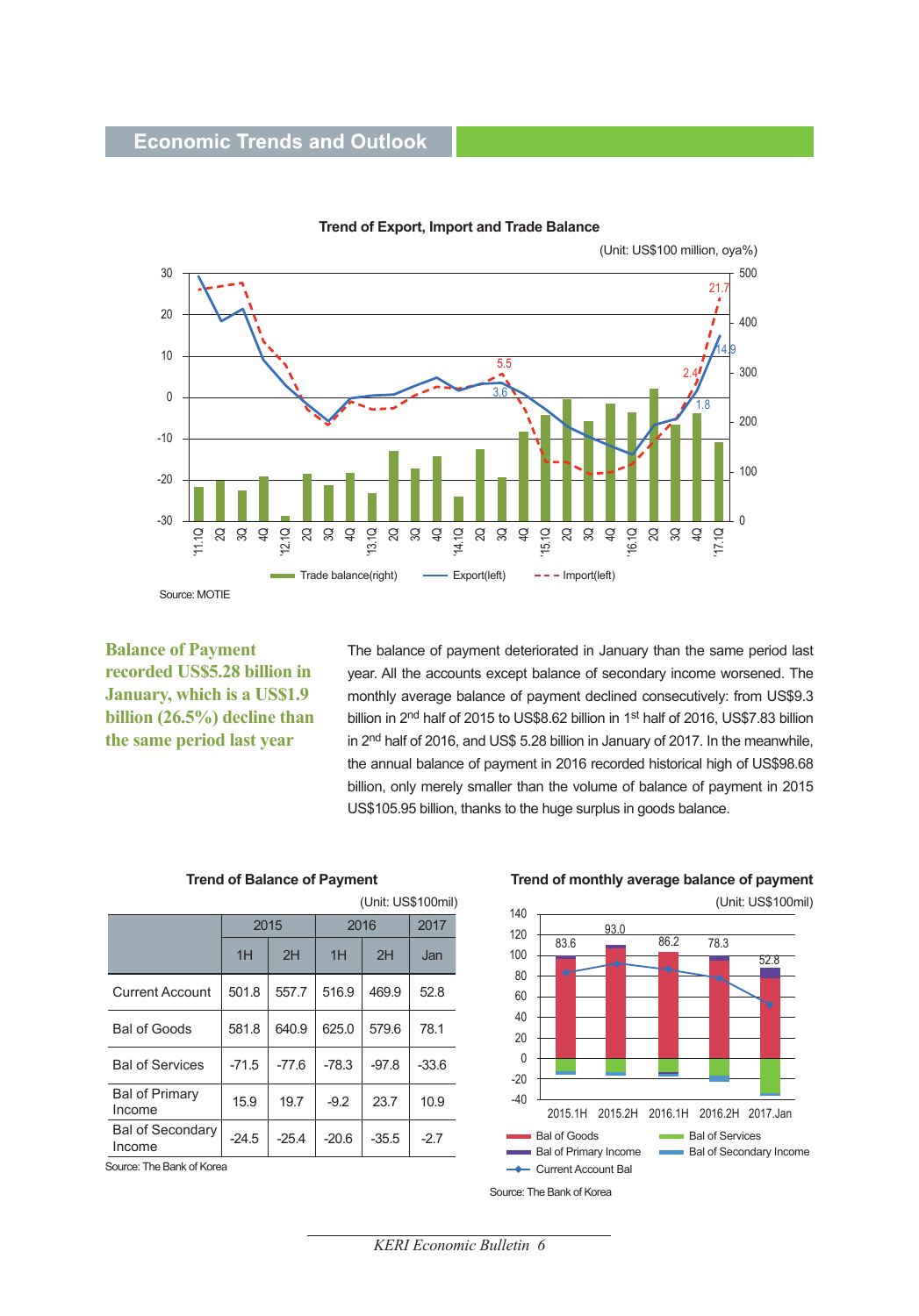**The consumer prices in February recorded 1.9%, slightly higher than the price of 4Q16 which was 1.4% in average** 

The demand side inflation pressure is not high as Korean economic projection is not much rosy. However, the supply side inflation pressure continues to exist as crude oil prices are remaining higher than the price of previous periods helping the CPI to stay higher for two consecutive months since the January of this year. Meanwhile, the consumer price index has reorganized at the end of 2016 converting the index 100 to 2015 basis.



Source: The Bank of Korea, Korea Statistics

**The number of employment incremented than the same period last year rose to 37 thousand people in February** 

The number of employment incremented than the same period last year rose to 37.1 thousand people in February from 24.3 thousand people in January. Fortunately, the February employment performance is better than the yearly averages in 2015 and 2016 which was 29.9 thousand and 33.7 thousand respectively. However, the deterioration of youth, 30s, and the manufacturing employment is worrisome as the vitality of labor market seems to continuously not recovering. (The age of youth is from 15 to 29.) Meanwhile, the unemployment rate of February stepped up to 5.0% relatively huge due to the rise of unemployment people in all ages.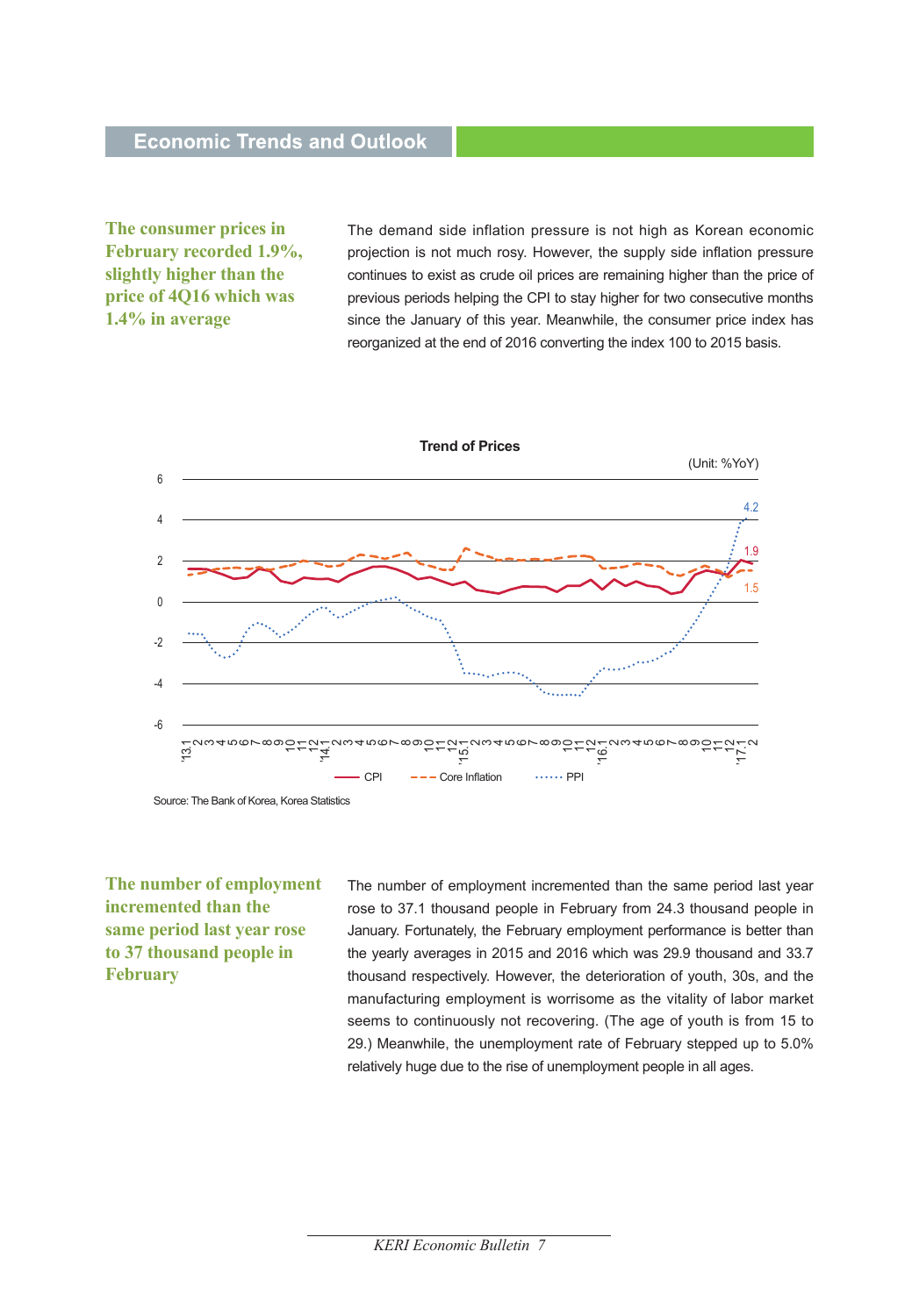|             | (Unit: thousand persons change over year ago, %)     |       |        |       |            |        |       |  |
|-------------|------------------------------------------------------|-------|--------|-------|------------|--------|-------|--|
|             |                                                      | 2014  | 2015   | 2016  | 2017       |        |       |  |
|             |                                                      | Year  | Year   | Year  | <b>Dec</b> | Jan    | Feb   |  |
|             | Changes in employment                                | 533   | 337    | 299   | 289        | 243    | 371   |  |
|             | $-15 \sim 29$                                        | 77    | 68     | 48    | 7          | $-13$  | -5    |  |
|             | $-30 \sim 39$                                        | $-21$ | $-38$  | $-36$ | $-48$      | -60    | $-21$ |  |
| By Age      | $-40 \sim 49$                                        | 38    | $-14$  | $-29$ | $-42$      | -44    | $-29$ |  |
|             | $-50 \sim 59$                                        | 239   | 149    | 92    | 96         | 119    | 167   |  |
|             | - 60 years and older                                 | 200   | 172    | 223   | 276        | 241    | 259   |  |
|             | - Agri., Forestry & Hunting                          | $-68$ | $-107$ | $-59$ | $-24$      | -9     | $-10$ |  |
|             | - Manufacturing                                      | 146   | 156    | -5    | $-115$     | $-160$ | $-92$ |  |
|             | - Construction                                       | 42    | 27     | 22    | 86         | 85     | 145   |  |
| By Industry | - Wholesale & retail trade.<br>hotels & others       | 259   | 73     | 44    | 89         | 104    | 126   |  |
|             | - Business, personal, public<br>service & others     | 176   | 165    | 270   | 230        | 262    | 219   |  |
|             | - Electricity, transport,<br>communication & finance | $-18$ | 22     | 21    | 19         | -44    | $-21$ |  |
|             | Unemployment rate( $\%$ )                            | 3.5   | 3.6    | 3.7   | 3.2        | 3.8    | 5.0   |  |
|             | Youth unemployment rate (15~29)(%)                   | 9.0   | 9.2    | 9.8   | 8.4        | 8.6    | 12.3  |  |

#### **Employment, Unemployment rate and relevant indicators**

Source: Economically Active Population Survey (Statistics Korea)

#### **Korea's interest rate gradually rose helped by the additional US federal funds rate hike in last March**

The Korean bond market responses to the US Fed's federal funds rate hike in advance to the announcement as expectation leads the market. In this background, the Korean market yield started to climb up gradually in last March earlier than the federal funds rate hike announcement. KTB(3yr) augmented from 1.69% in December 2016 to 1.73% in March 2017.





*KERI Economic Bulletin 8*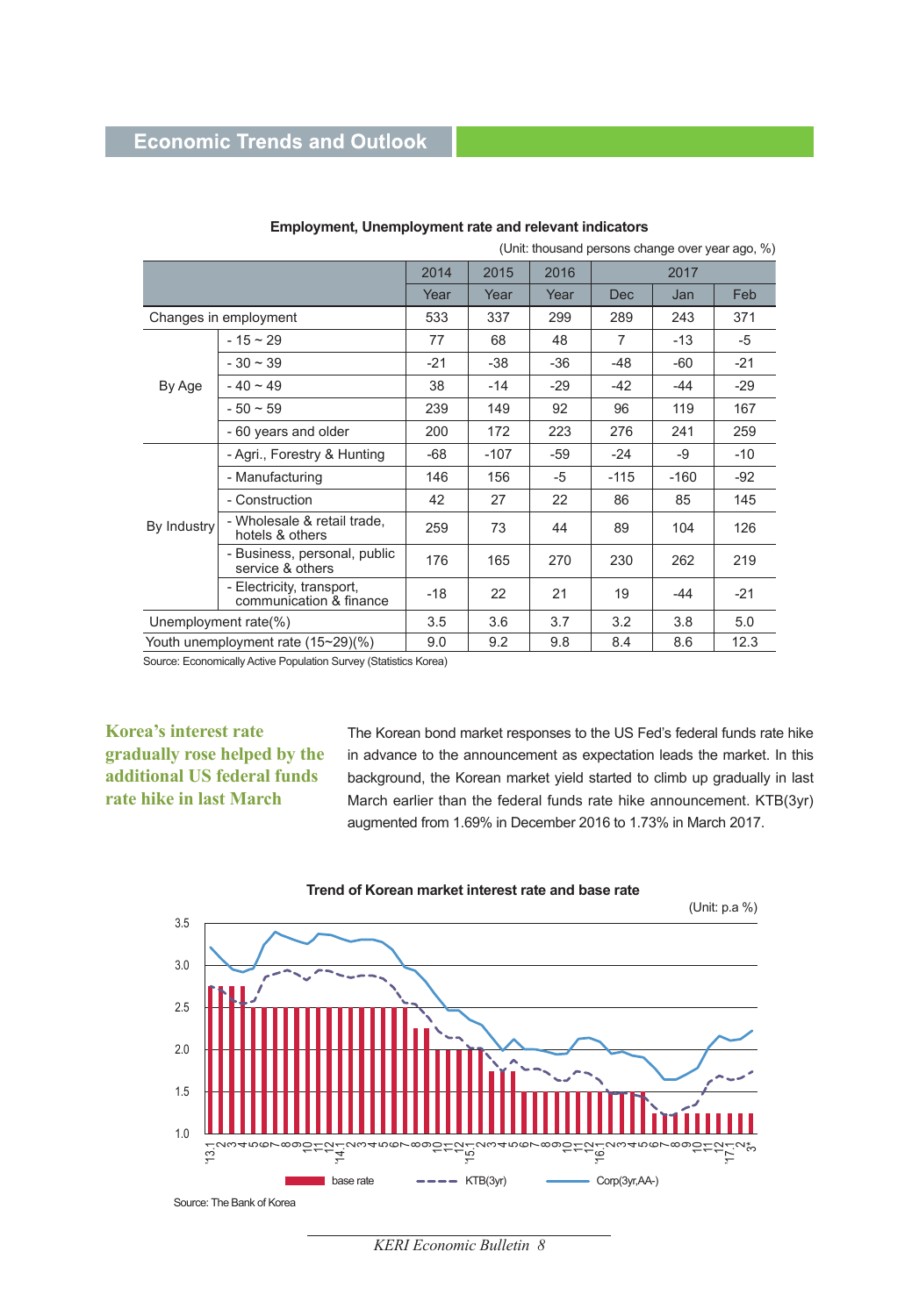**The KRW is sustaining the strengthening trajectory in this March despite the US federal funds rate hike; fairly opposite response of first federal funds rate hike in 2016 December** 

American economy is showing solid recovery in all aspects. However, the policies which are expected to be introduced by the newly elected president Mr. Trump are considered to possess high uncertainties. In this manner, the USD showed relatively weakening position to KRW even with the second federal funds rate hike. In reality, the USD/KRW climbed down from 1,208.5 won in December 2016 to 1,123.8 won in the end of March 2017.





(Unit: Tril won) **Net Foreign Purchase of Korean Equities**

Source: The Bank of Korea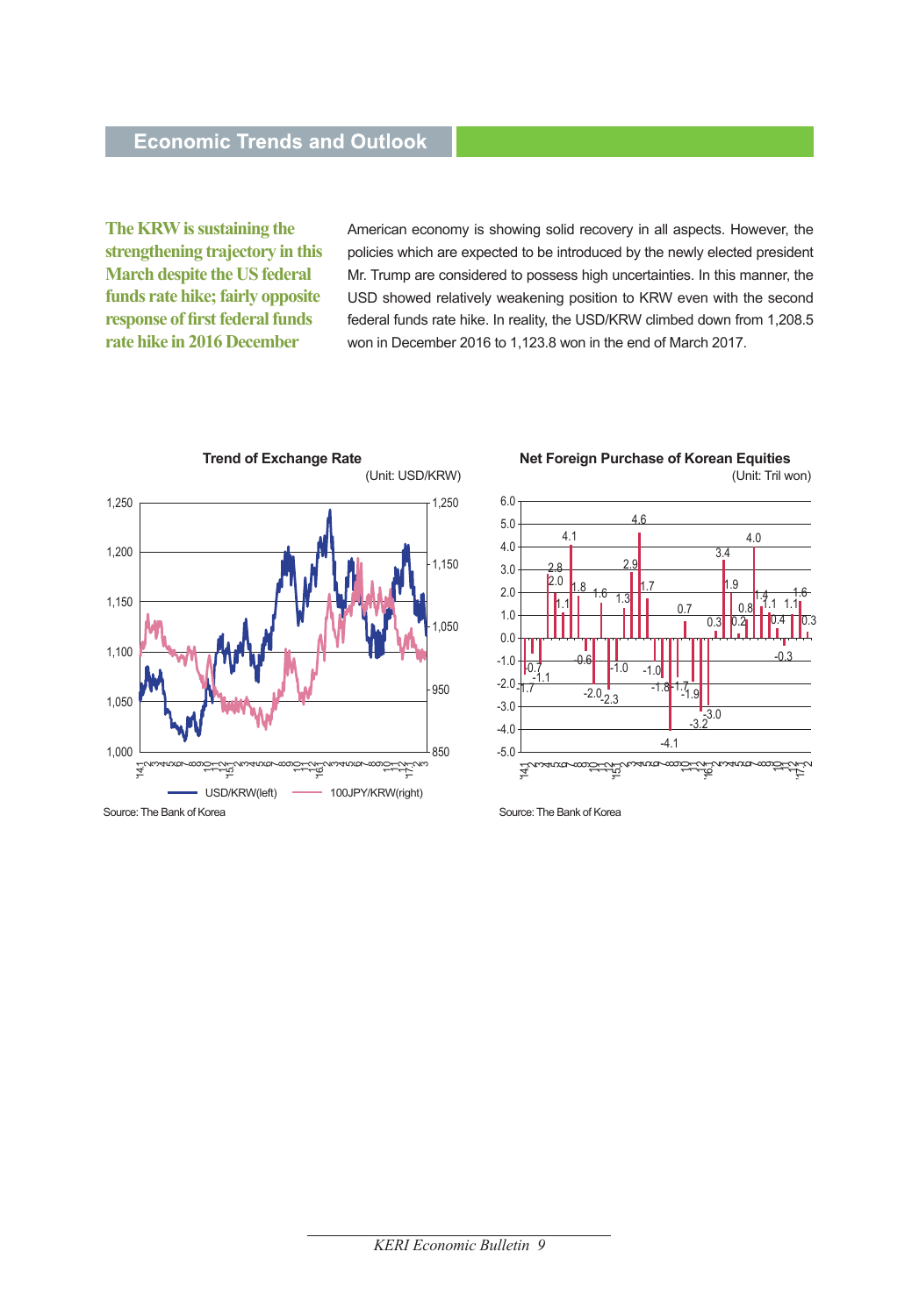# Outlook for 2017

#### **1. Global Prospects**

**(World Economy) Morethan-expected recovery on developed nations' economic recovery points to a marginal improvement of 2017 global growth rate from 3.1% to 3.4%.**

(United States) Growth rate is expected to be higher than the last year, which crucially hinges on the improvement on labor and housing market along with Trump administration's 'America First' policy.

(China) Growth rate is expected to slow down reflecting diminishing export volume and regulatory reform.

(Eurozone) Growth rate slows down marginally owing to political uncertainty and the hiked possibility of export contraction.

(Japan) As continuous QE as well as export improvement generate alleviating effects, slow down of the growth rate will only be marginal.

**(Oil Prices) The baseline of gradual price increase reflects dwindling of excessive supply, but owing to Border Adjustment Tax, Strong dollar and USA's reproduction of oil, the price soaring is also an expectable outcome.** 

(Supply-Demand) As demand increase weighs on supply increase, alleviation of excessive supply is expected, while, whereas its impact will be confined to a small degree for the possibility of USA's oil reproduction.

(Speculative & Political Factor) Along with spot price soaring, risk factors generated by political instability and possibility of speculative activity are non-negligible, but supply-demand factor and Trump Administration's policy is expected to surpass those effects.

**(Foreign Exchange Rates) As strong dollar brings certain impact on exchange rate, weak Euro, Yen, Yuan are expected.** 

(US Dollar) Although the strong dollar trend has been prevailed for long, its tendency is expected to continue.

(Chinse Yuan) As US Fed's interests rate hike decision weighs on POBC ((The)People's Bank of China)'s countermeasure, sell dollar reserves continuously, intermittently against a sudden rise of discrepancy, Yuan is expected to be weak sustaining a low 7 Yuan/Dollar exchange rate.

(Eurozone) As ECB's QE is expected to continue until December 2017, weak Euro is forecast to sustain, however, it crucially hinges on the result of presidential election.

(Japanese Yen) The baseline forecast for weak Yen reflects a strong growth of US Economy while discrepancy is visible due to current strong Yen trend induced by uncertainties from Trumponomics and global economy.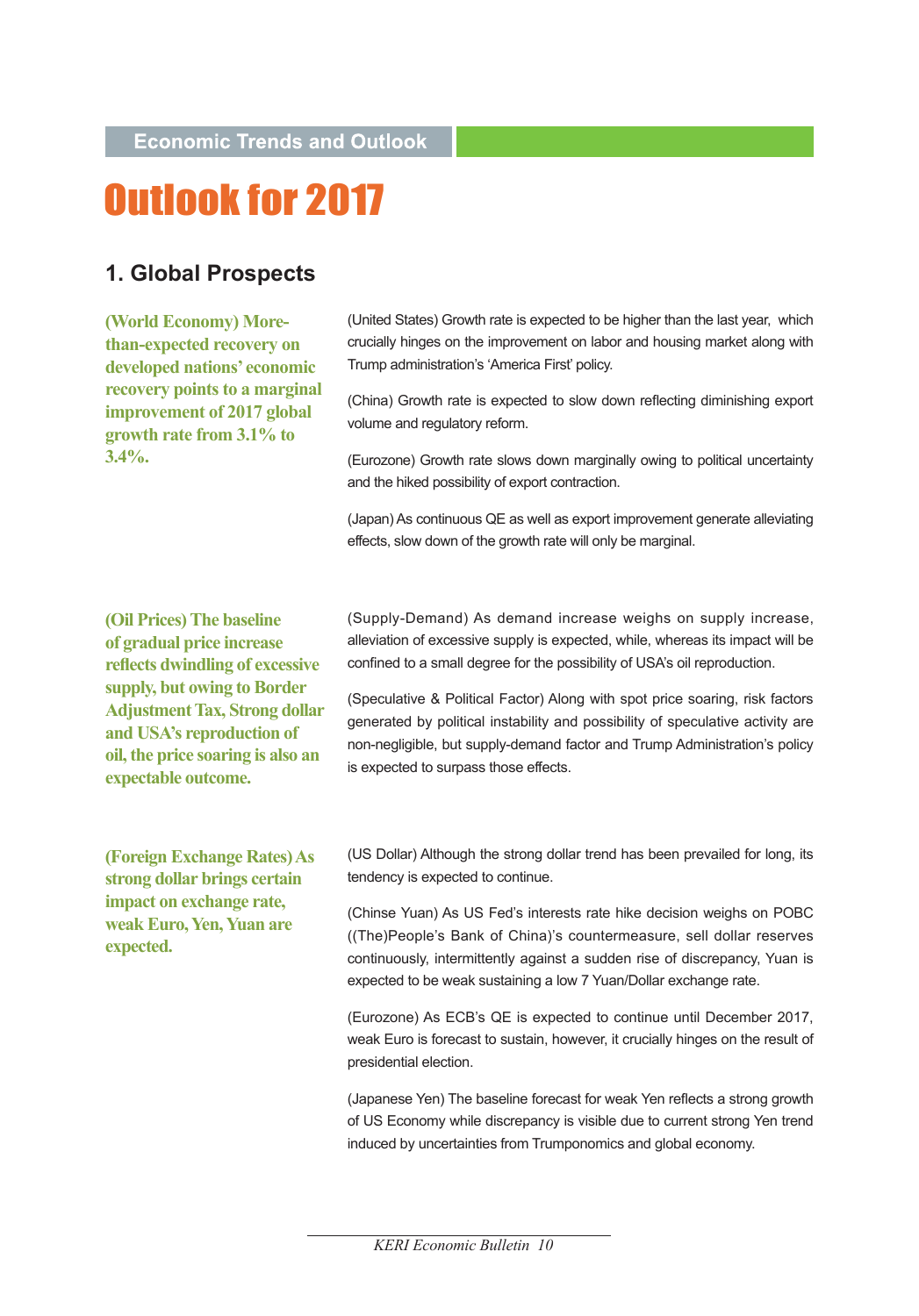#### **2. Korea Economic Outlook for 2017**

| Growth Rate: 2016 2.8% $\rightarrow$<br>2017 2.5%                          | The subdued growth is projected to slow to 2.5% from 2.8% in 2016<br>reflecting plummeting domestic demand and ineffective pump-priming<br>policy. The revision is made based on the limited fiscal, monetary and<br>foreign exchange policy along with downside risk such as critical factors<br>on the recovery of global economic growth. The increase of productivity<br>contribution hinges on contracting contribution of domestic demand and<br>rebounding of export. |
|----------------------------------------------------------------------------|------------------------------------------------------------------------------------------------------------------------------------------------------------------------------------------------------------------------------------------------------------------------------------------------------------------------------------------------------------------------------------------------------------------------------------------------------------------------------|
| <b>Private Consumption: 2016</b><br>$2.5\% \rightarrow 2017$ 1.8%          | The contracting private consumption reflects prolonged tendency of low<br>APC (Average Propensity to Consume), induced by aging population and<br>household debts, and increased burden of interest payment due to slowing<br>down of employment rate and lending rate increasing the burden of interest<br>payment.                                                                                                                                                         |
| <b>Facility Investment: 2016</b><br>$-2.3\% \rightarrow 20172.7\%$         | As domestic, international factors such as interest rate hike and political<br>uncertainties weigh on expectations on export recovery and base effect, the<br>growth rate is expected to reach only around 2% for 2017.                                                                                                                                                                                                                                                      |
| <b>Construction Investment:</b><br>$2016\,10.7\% \rightarrow 2017\,3.8\%$  | The plummeting of growth rate crucially hinges on sluggish housing market<br>and shrinking of SOC budget reflecting the November 3rd Act, limiting<br>monopoly of ownership and fortifying screening for group loans.                                                                                                                                                                                                                                                        |
| <b>Export Growth (BOP Basis)</b><br>: $2016 - 5.7\% \rightarrow 20177.2\%$ | Rebounding of positive growth is expected owing to improvement on world<br>economy and recovery on export prices. Considering potential external<br>uncertainties, exacerbating export competitiveness and downside risk,<br>however, the growth rate is confined to 7%.                                                                                                                                                                                                     |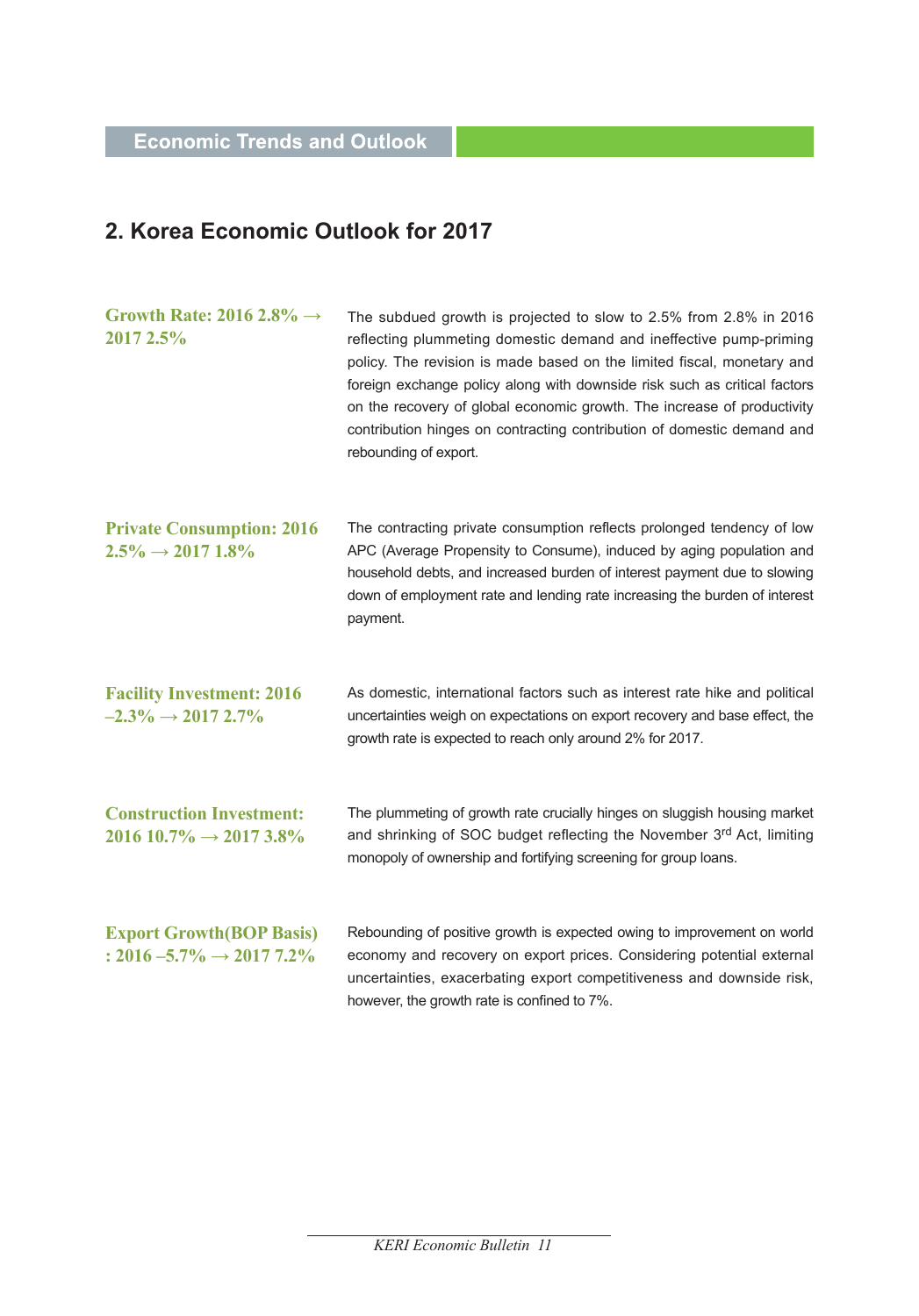| <b>Import Growth (BOP Basis)</b><br>: $2016 - 7.0\% \rightarrow 20179.8\%$                                                                | Import price is projected to increase faster than export, influenced by<br>base effect, export recovery, rebounding of global oil price, but the growth<br>of import is forecast to be slower owing to sluggish private consumption,<br>domestic demand and dwindling growth on investment.                                                                                              |
|-------------------------------------------------------------------------------------------------------------------------------------------|------------------------------------------------------------------------------------------------------------------------------------------------------------------------------------------------------------------------------------------------------------------------------------------------------------------------------------------------------------------------------------------|
| <b>Current Account Surplus (\$</b><br><b>Billion): 2016 \$98.7 Billion</b><br>Surplus $\rightarrow$ 2017 \$92.2<br><b>Billion Surplus</b> | Current account surplus is expected to shrink from \$98.7 billion in 2016<br>to \$92.2 billion in 2017 reflecting deficits in service sector and decreasing<br>surplus on goods. Particularly, the deficits in service sector are forecast to<br>expand based on deficit expansion on tourism and diminishing surplus on<br>transportation and construction sector.                      |
| <b>Consumer Price: 2016 1.0%</b><br>$\rightarrow$ 2017 1.6%                                                                               | The baseline forecast for the price increment points to the oil price<br>settlement, additional increase on utility fees while factors of increase are<br>confined within a small degree due to inflexibility of oil price increment,<br>soaring of foreign exchange rate generating the mid 1% growth rate<br>expectation along with minus GDP gap.                                     |
| <b>Bond Yield (3yr, AA-): 2016</b><br>$1.9\% \rightarrow 20172.3\%$                                                                       | Although the domestic interest rate is projected to grow corresponding to<br>US' interest rate hike and issuing a treasury bond while the market interest<br>rate (3years, AA-) grow marginally in accordance with limited increase on<br>growth rate and inflation.                                                                                                                     |
| <b>USD/KRW: 2016 1,161</b><br>Won $\rightarrow$ 2017 1,145 Won                                                                            | The strong Won is expected to continue owing to sufficient dollar supply<br>undergirded by export recovery, sound macroeconomic and caution against<br>Trumponomics while for the 2 <sup>nd</sup> half the strong trend is projected to halt<br>generating 1.4% decrease of exchange rate 1,145 Won/Dollar considering<br>fiscal, monetary policy of USA and EU's political uncertainty. |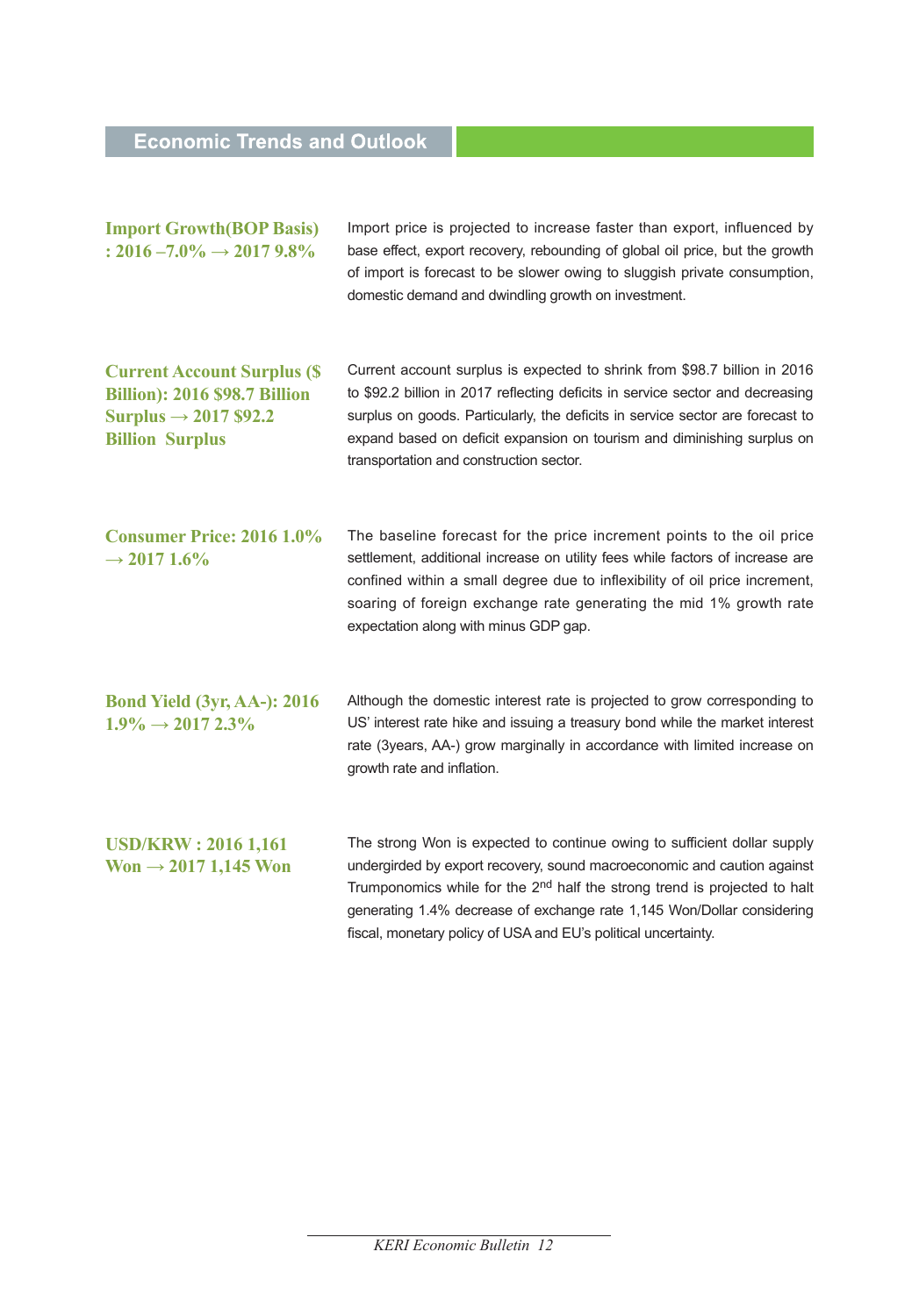|                                                  | (Unit: YoY (%), US \$100mil (Balance of Payment) %p) |          |                      |                      |          |  |  |
|--------------------------------------------------|------------------------------------------------------|----------|----------------------|----------------------|----------|--|--|
|                                                  | 2015                                                 | 2016     |                      | 2017                 |          |  |  |
|                                                  | Yearly                                               | Yearly   | 1 <sup>st</sup> Half | 2 <sup>nd</sup> Half | Yearly   |  |  |
| <b>GDP</b>                                       | 2.8                                                  | 2.8      | 2.4                  | 2.6                  | 2.5      |  |  |
| <b>Private Consumption</b>                       | 2.2                                                  | 2.5      | 1.8                  | 1.8                  | 1.8      |  |  |
| <b>Construction Investment</b>                   | 6.6                                                  | 10.7     | 5.8                  | 2.0                  | 3.8      |  |  |
| <b>Facilities Investment</b>                     | 4.7                                                  | $-2.3$   | 2.8                  | 2.6                  | 2.7      |  |  |
| Export(Goods & Services)                         | $-0.1$                                               | 2.1      | 2.5                  | 3.2                  | 2.8      |  |  |
| Import(Goods & Services)                         | 2.1                                                  | 4.5      | 2.6                  | 2.6                  | 2.6      |  |  |
|                                                  |                                                      |          |                      |                      |          |  |  |
| <b>Consumer Price</b>                            | 0.7                                                  | 1.0      | 1.8                  | 1.4                  | 1.6      |  |  |
| <b>Producer Price</b>                            | $-4.0$                                               | $-1.8$   | 3.8                  | 2.4                  | 3.1      |  |  |
|                                                  |                                                      |          |                      |                      |          |  |  |
| <b>Account Balance</b>                           | 1059.4                                               | 986.8    | 504.8                | 417.0                | 921.8    |  |  |
| <b>Bal of Goods</b>                              | 1222.7                                               | 1204.5   | 646.0                | 544.1                | 1190.1   |  |  |
| Export (BOP Basis)                               | 5428.8                                               | 5117.8   | 2730.7               | 2755.7               | 5486.3   |  |  |
| Growth Rate%                                     | $-11.4$                                              | $-5.7$   | 10.8                 | 3.9                  | 7.2      |  |  |
| Import (BOP Basis)                               | 4206.1                                               | 3913.3   | 2084.6               | 2211.6               | 4296.2   |  |  |
| Growth Rate%                                     | $-19.8$                                              | $-7.0$   | 13.3                 | 6.7                  | 9.8      |  |  |
| Service and other bals                           | $-163.3$                                             | $-217.7$ | $-141.3$             | $-127.1$             | $-268.4$ |  |  |
|                                                  |                                                      |          |                      |                      |          |  |  |
| FX rate(USD/KRW, avg)                            | 1130.9                                               | 1160.9   | 1142.5               | 1146.5               | 1144.5   |  |  |
| Bond Yield(3yrs, AA-)                            | 2.1                                                  | 1.9      | 2.2                  | 2.4                  | 2.3      |  |  |
| Unemployment rate(%)                             | 3.6                                                  | 3.7      | 4.2                  | 3.5                  | 3.8      |  |  |
| Changes in number of<br>employed persons (1,000) | 337.0                                                | 299.0    | 306.2                | 266.3                | 286.2    |  |  |

#### **2017 Korea Economic Outlook**

\* Sum of service balance, primary balance, and secondary balance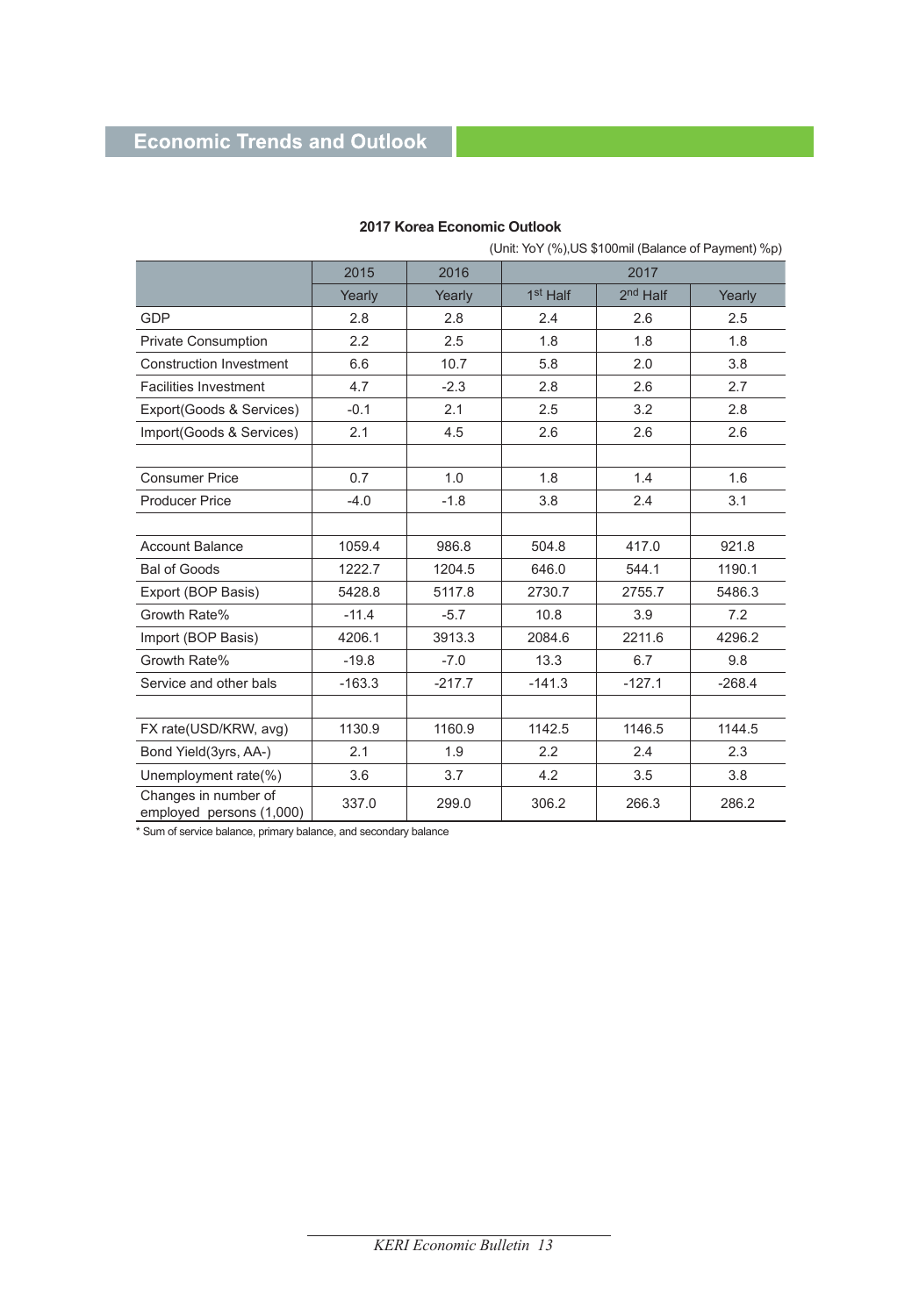# **Policy Issue:**

Trade War between US-China and New Opportunity

**US trade deficit is expanding as a consequence of expansionary fiscal policy, in that trade deficits between major trade nations has become a major issue.**

The US trade deficit with China reached \$347 Billion in 2016, constituting 47% of the total trade deficit. It has increased gradually after the \$ 3.5 Billion deficit in 1988, reaching the record high as \$ 365.7 Billion deficit in 2015.



Source: KITA



**Trend of US Export Deficit to China**

In contrary to this exacerbating situation, the job market has reached its full employment level, meaning expansionary fiscal policy will be conducted widening the trade deficit gap more than ever. In this sense, the trade deficit will be of major concern both for the U.S. and its trade countries.

*KERI Economic Bulletin 14*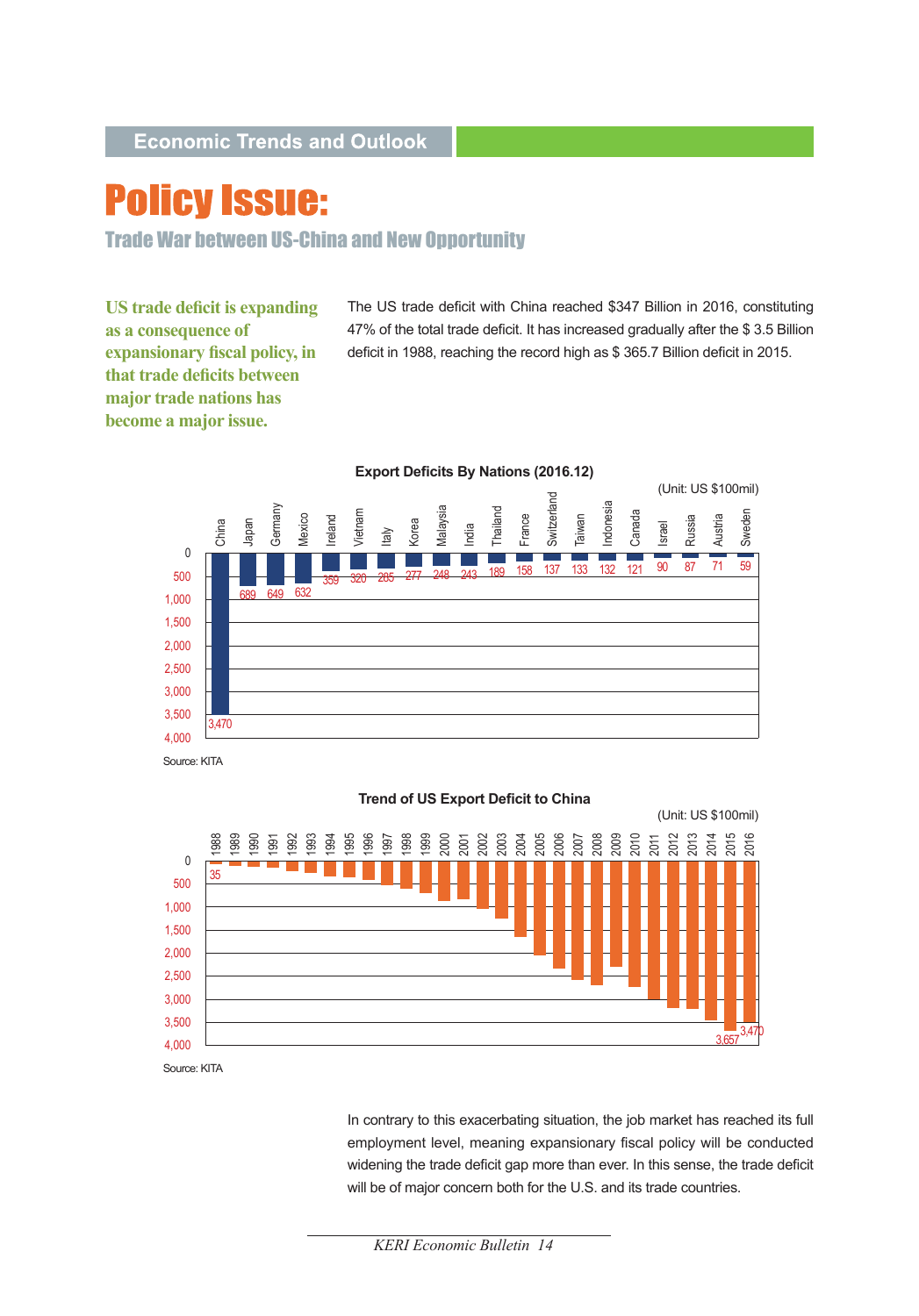**Given the US' current situation, blaming China as "Currency Manipulator" will bring a political turmoil. In this sense, it's more plausible to find other political countermeasures.** 

According to the report published by the U.S. Department of the Treasury, China only met 1 of 3 criteria as to be fully blamed as a "Currency Manipulator." However, based on the October 2016 report, the trade deficit with China recorded \$356.1 Billion which surpassed the \$20 Billion criterion(0.1% of USA GDP) while China's trade surplus only reached 2.4% of GDP, below the 3% criterion, and the foreign currency purchase only reached -5.1% of GDP, also below the 2% criterion. Devaluation of Yuan has begun from July, 2015 and now the value has devalued to 6.90 Yuan/ Dollar. The reason behind of using foreign currency reserve, however, was to defend the weak Yuan, not to devalue and thus it's not very reasonable to designate China as "Currency Manipulator."



**Exchange Rate of Yuan & Trend of China's Foreign Reverse**

Source: fred.stlouisfed.org

On the other hand, when the criteria for "Currency Manipulator" are modified, conflicts with other trade nations are inevitable. As shown in the table below, 6 nations including Korea, Germany, Japan, Taiwan and Switzerland already met the 2 of 3 criteria for "Currency Manipulator." Thus, when China is to be a "Currency Manipulator," it's not very wise for U.S. to set other 6 nations as "Currency Manipulator" considering political, economic consequences.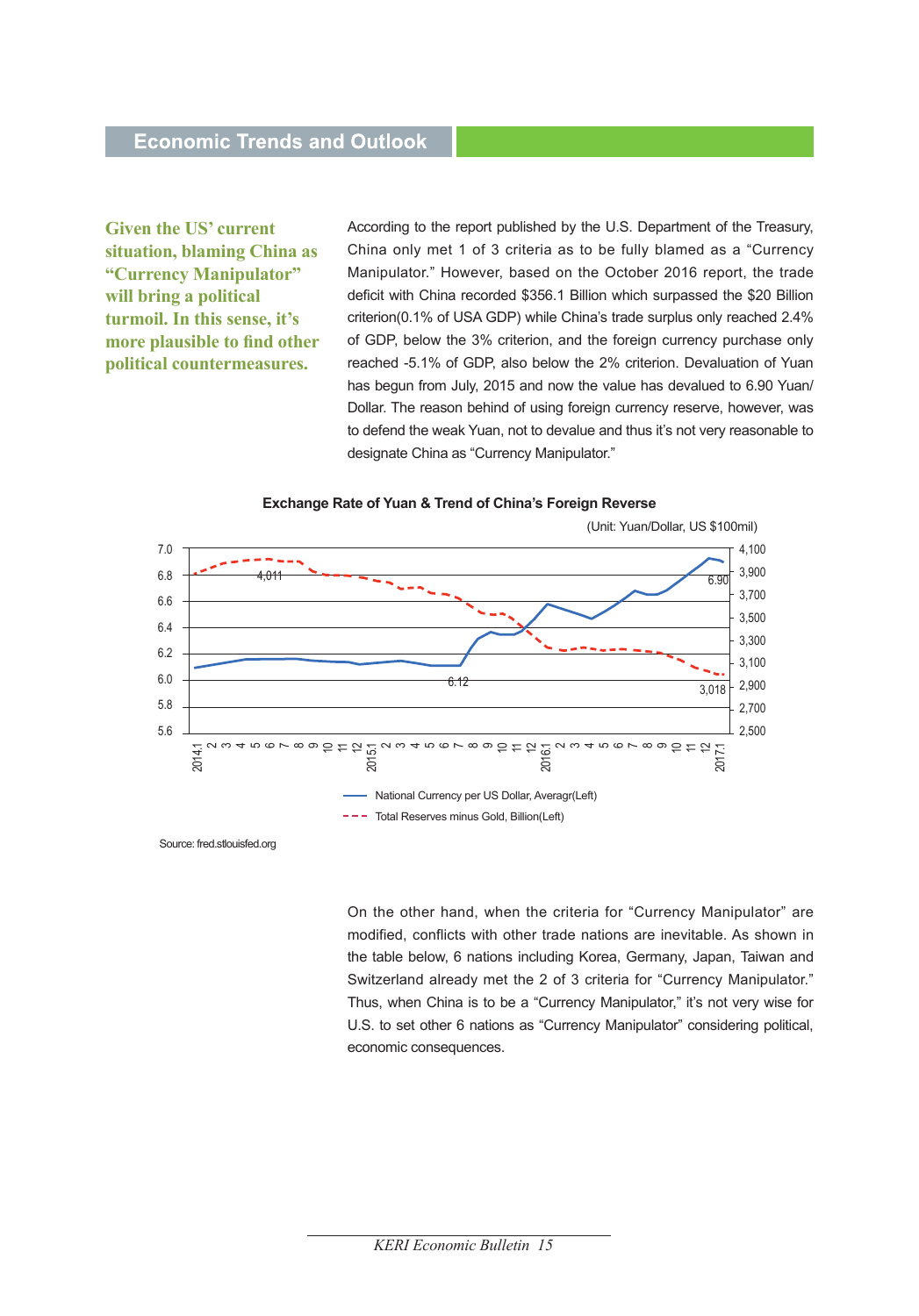|                    |                                                                                                                     |        | <b>Balance on Current Account</b> |                                                          | <b>FX Market Involvement</b> |                                         |           |  |
|--------------------|---------------------------------------------------------------------------------------------------------------------|--------|-----------------------------------|----------------------------------------------------------|------------------------------|-----------------------------------------|-----------|--|
|                    | Deficits on<br>3 Years<br>Goods<br>By GDP<br><b>Trend By</b><br>(Billion<br><b>GDP</b><br>(%)<br>Dollar)<br>$(\% )$ |        | <b>Unit</b><br>(\$Billion)        | Foreign<br>Currency<br>Purchase by<br><b>GDP</b><br>(% ) | <b>Unit</b><br>(\$Billion)   | If the FX<br>Purchase is<br>Continuous. |           |  |
| China              | 356.1                                                                                                               | 2.4    | 0.0                               | 260.9                                                    | $-5.1%$                      | $-566$                                  | <b>No</b> |  |
| Germany            | 71.1                                                                                                                | 9.1    | 2.3                               | 312.3                                                    |                              |                                         | <b>No</b> |  |
| Japan              | 67.6                                                                                                                | 3.7    | 2.6                               | 158.3                                                    | $0.0\%$                      | $\Omega$                                | <b>No</b> |  |
| Mexico             | 62.6                                                                                                                | $-2.9$ | $-0.8$                            | $-31.7$                                                  | $-2.2%$                      | $-24$                                   | <b>No</b> |  |
| Korea              | 30.2                                                                                                                | 7.9    | 2.0                               | 107.1                                                    | $-1.8%$                      | $-24$                                   | <b>No</b> |  |
| Italy              | 28.3                                                                                                                | 2.3    | 1.9                               | 42.5                                                     |                              | $\overline{\phantom{a}}$                | <b>No</b> |  |
| India              | 24.0                                                                                                                | $-0.8$ | 4.2                               | $-16.0$                                                  | 0.3%                         | 5                                       | <b>No</b> |  |
| France             | 18.0                                                                                                                | $-0.5$ | 0.4                               | $-12.8$                                                  | $\overline{\phantom{a}}$     | $\qquad \qquad -$                       | <b>No</b> |  |
| Taiwan             | 13.6                                                                                                                | 14.8   | 5.2                               | 75.8                                                     | 2.5%                         | 13                                      | Yes       |  |
| Switzerland        | 12.9                                                                                                                | 10.0   | $-1.6$                            | 66.2                                                     | 9.1%                         | 60                                      | Yes       |  |
| Canada             | 11.2                                                                                                                | $-3.4$ | 0.1                               | $-51.1$                                                  | 0.0%                         | $\Omega$                                | <b>No</b> |  |
| United<br>Kingdom  | $-0.3$                                                                                                              | $-5.7$ | $-2.0$                            | $-161.2$                                                 | $0.0\%$                      | $\Omega$                                | <b>No</b> |  |
| Memo:<br>Euro Area | 130.5                                                                                                               | 3.2    | 1.3                               | 380.4                                                    | 0.0%                         | 0                                       | No        |  |

#### **The Current Status of Currency Manipulators**

Source: 『Foreign Exchange Policies of Major Trading Partners of the United States』, U.S. Department of Treasury, 2016.10.14

In summary, considering less burdensome feature possibly causing a relatively mild backlash, the Border Adjustment Tax is more likely imposed for dealing with the trade deficit. The Border Adjustment Tax modifies tax imposing criteria from "country of origin" to "country of final consumption" for the corporate tax. It does not allow any deduction from import cost while exempting corporate tax on export goods. Considering effectiveness and its side effect, adopting Border Adjustment Tax should be more feasible.

|  |  |  |  |  |  | U.S. Domestic Production Incentives Under the Border Tax Adjustment |
|--|--|--|--|--|--|---------------------------------------------------------------------|
|--|--|--|--|--|--|---------------------------------------------------------------------|

|                                    | <b>Total Sales</b> | (Production or<br>Import Cost) | <b>Other Costs</b> | <b>PBT</b> | Object of<br><b>Taxation</b> | Tax                           |
|------------------------------------|--------------------|--------------------------------|--------------------|------------|------------------------------|-------------------------------|
| International<br>Production<br>(A) | \$1,000            | \$500                          | \$300              | \$200      | $$500 + $200 =$<br>\$700     | $$700 \times 20\% =$<br>\$140 |
| Domestic<br>Production<br>(B)      | \$1,000            | \$500                          | \$300              | \$200      | \$200                        | $$200x20\%$<br>\$40           |
| (A) - (B)                          | \$0                | \$0                            | \$0                | \$0        | \$500                        | \$100                         |

\*Suppose every consumption is made in the U.S. and the corporate tax is alleviated from 35% to 20% as Trumponomics declares.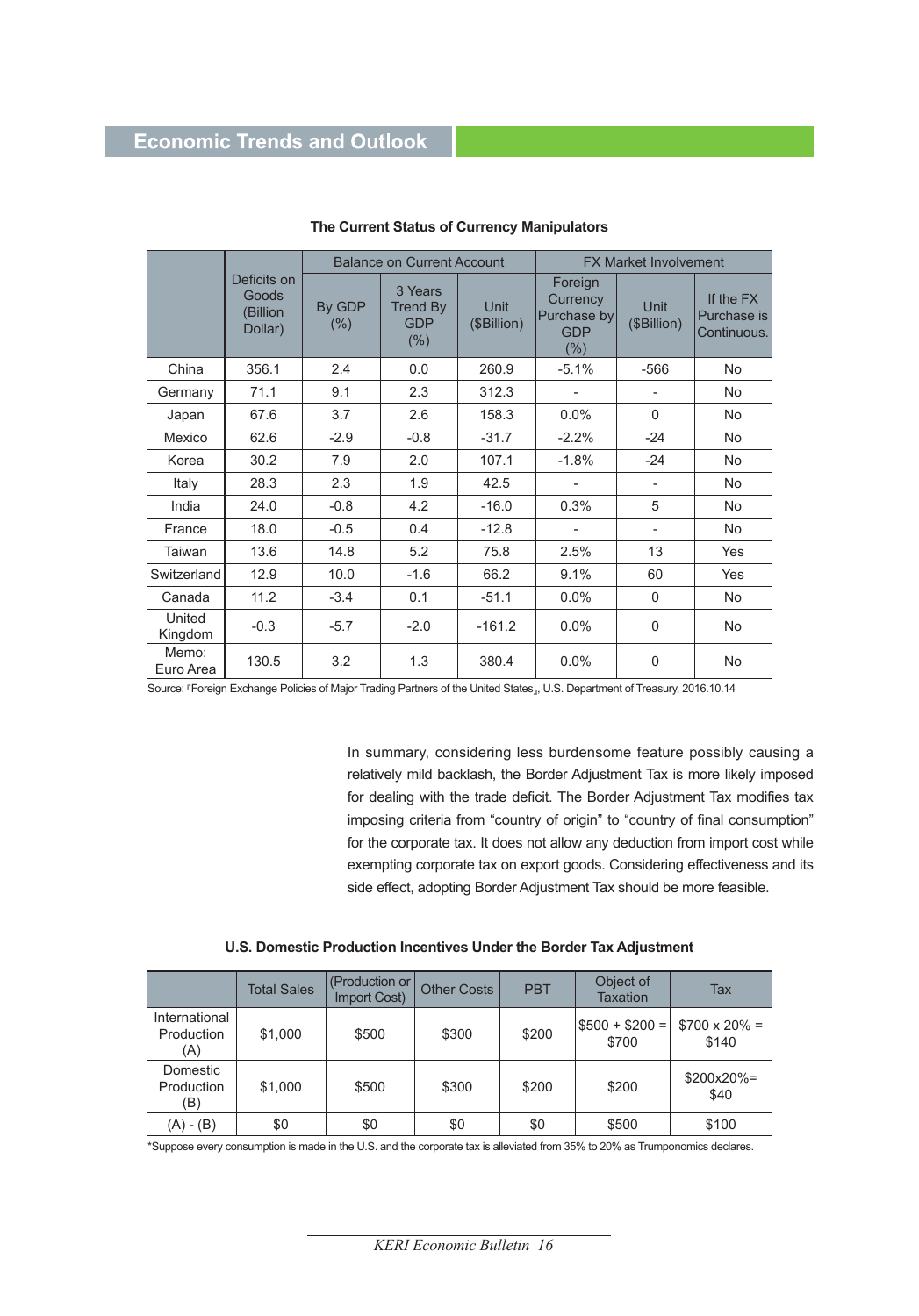**U.S. & China are the major trade partners of Korea while they are the epicenter of world's trade.** 

China and USA account for 25%, 13% of the Trade and ranked at 1st & 2nd partner respectively.

#### (Unit: %) **CN 25% US 13% HK VN 7% 7% JP 5% Other 43% CN 21% US 11% DE 5% TW Other 47% JP 12% 4%** Export Import

**Proportion of U.S. and China in the Korea Trade Market**

Source: fred.stlouisfed.org

#### **USA & China's Total Trade in the World (2015)**

 (Unit: %) Export | Import USA 9.1% 13.8% China | 13.8% | 10.1% USA & China  $22.9\%$  23.9%

Source: KITA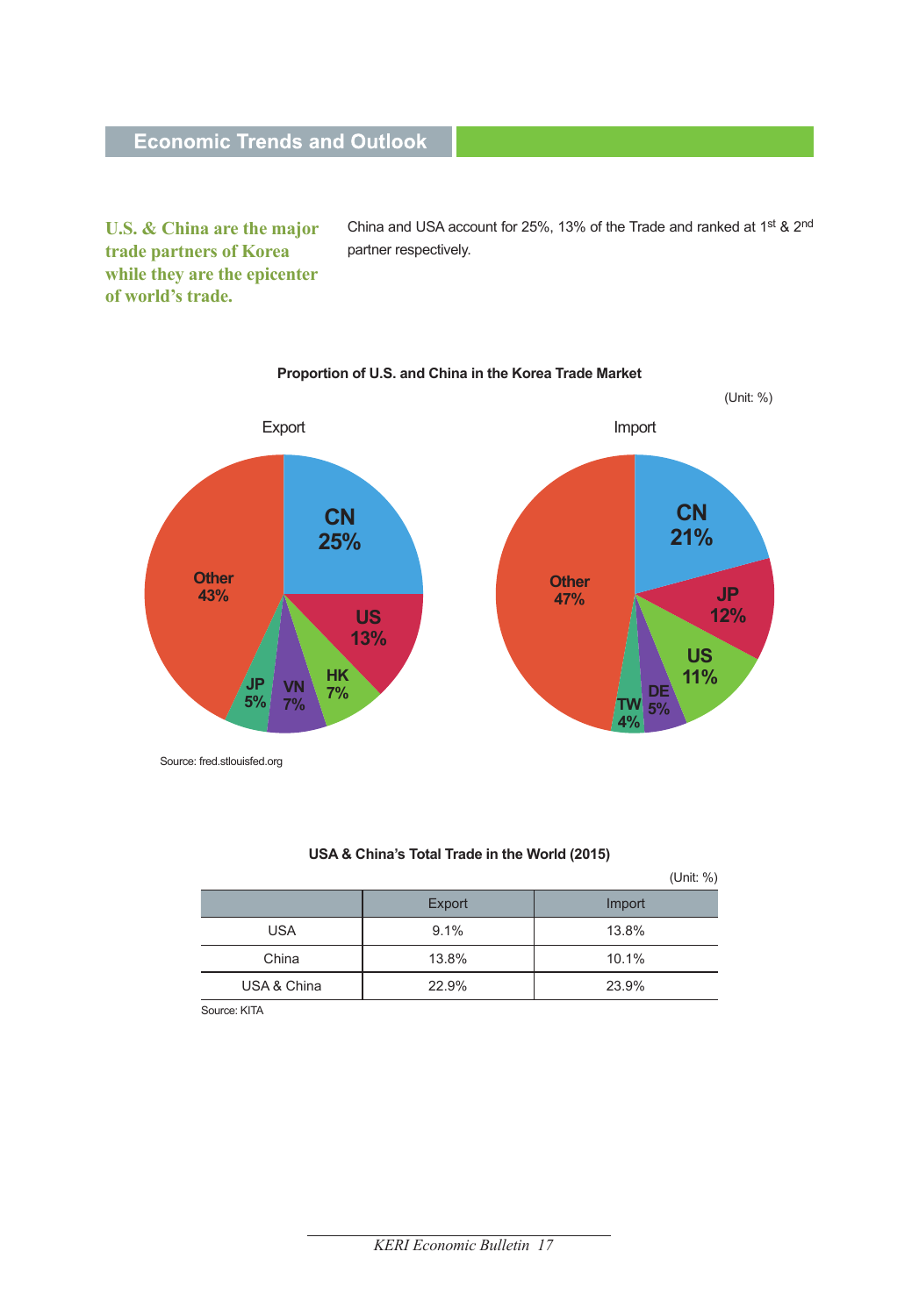**When the conflict between USA and China becomes more distinct, the global trade will possibly be sunk into the sluggish period.** 

Before the Financial Crisis (2000~2007), the actual average trade growth rate was around 7.4% and it's been fallen to 3.7% during the 2011~2016 period. The most protruding out reason for trade growth impediment could be a US-China Trade war and when it becomes more distinct, there must be negative consequences on Korea's export.

#### **World's Trade Trend and Korea's Export**



(World and Korea's Trade Growth)



Source: IMF

25.0

*KERI Economic Bulletin 18*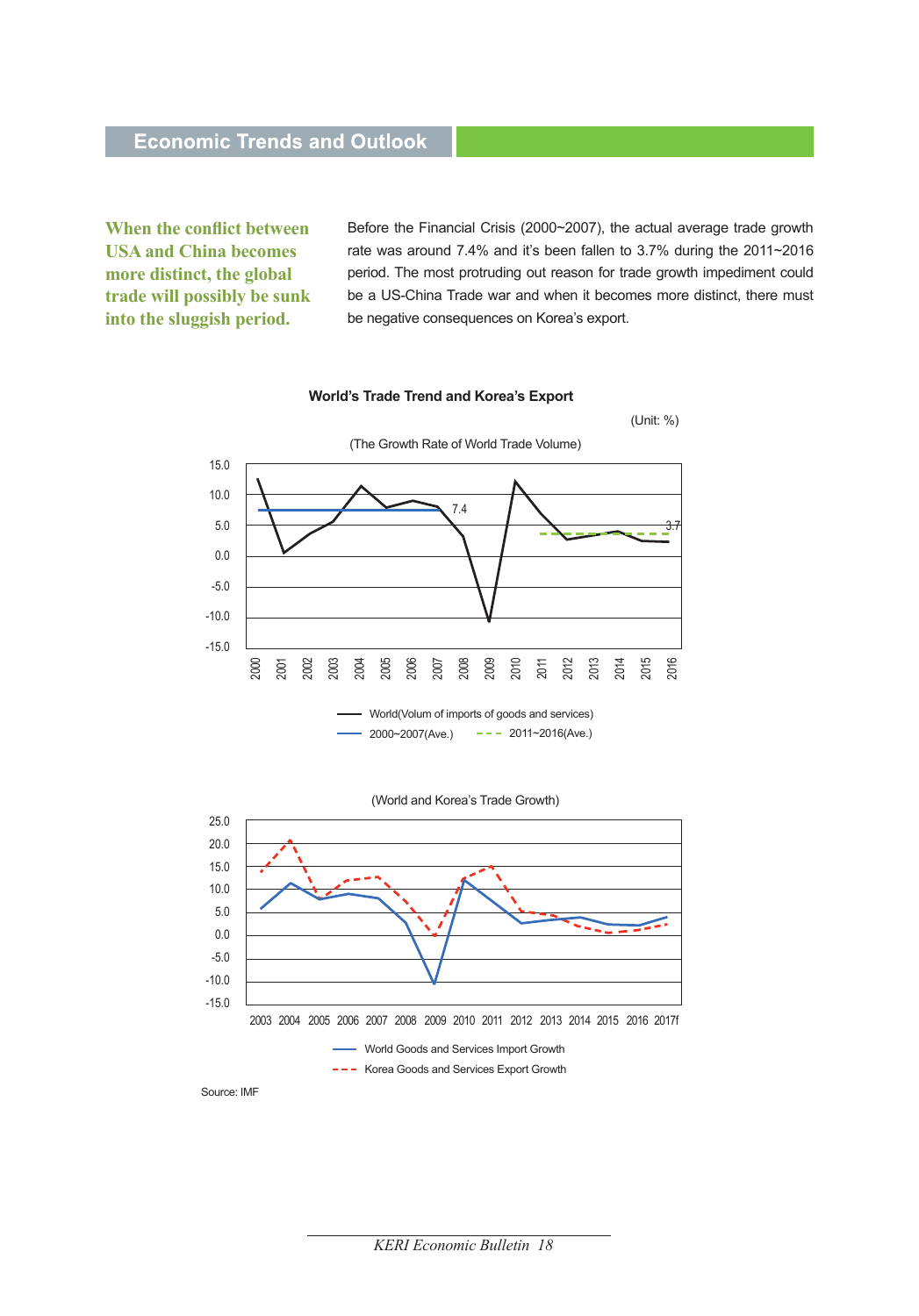#### **Policy Recommendation for Korea**

Regardless of U.S.-China trade conflict, Korea should seek for its own opportunity with two nations while pursuing diversification of trade markets.



#### **Korea's Export Trend with ASEAN Nations**

In addition, more aggressive strategy to penetrate the U.S. market should be prepared considering the economic growth and demand expansion in the U.S. In 2018, when analyzing Trump administration's budget plan and presidential promises, certain opportunities can be discovered possibly inducing more deals in Defense, Security, Oil Energy -such as Petroleum, Gas- Aviary and, in relation to the mass Infrastructure Investment,

Construction, Transportation, Steel sectors. Moreover, stimulated by the US' withdrawal of TPP, bilateral as well as multilateral trades such as RCEP will achieve new momentum in that it's essential to find more opportunities to penetrate into the foreign construction markets and such.